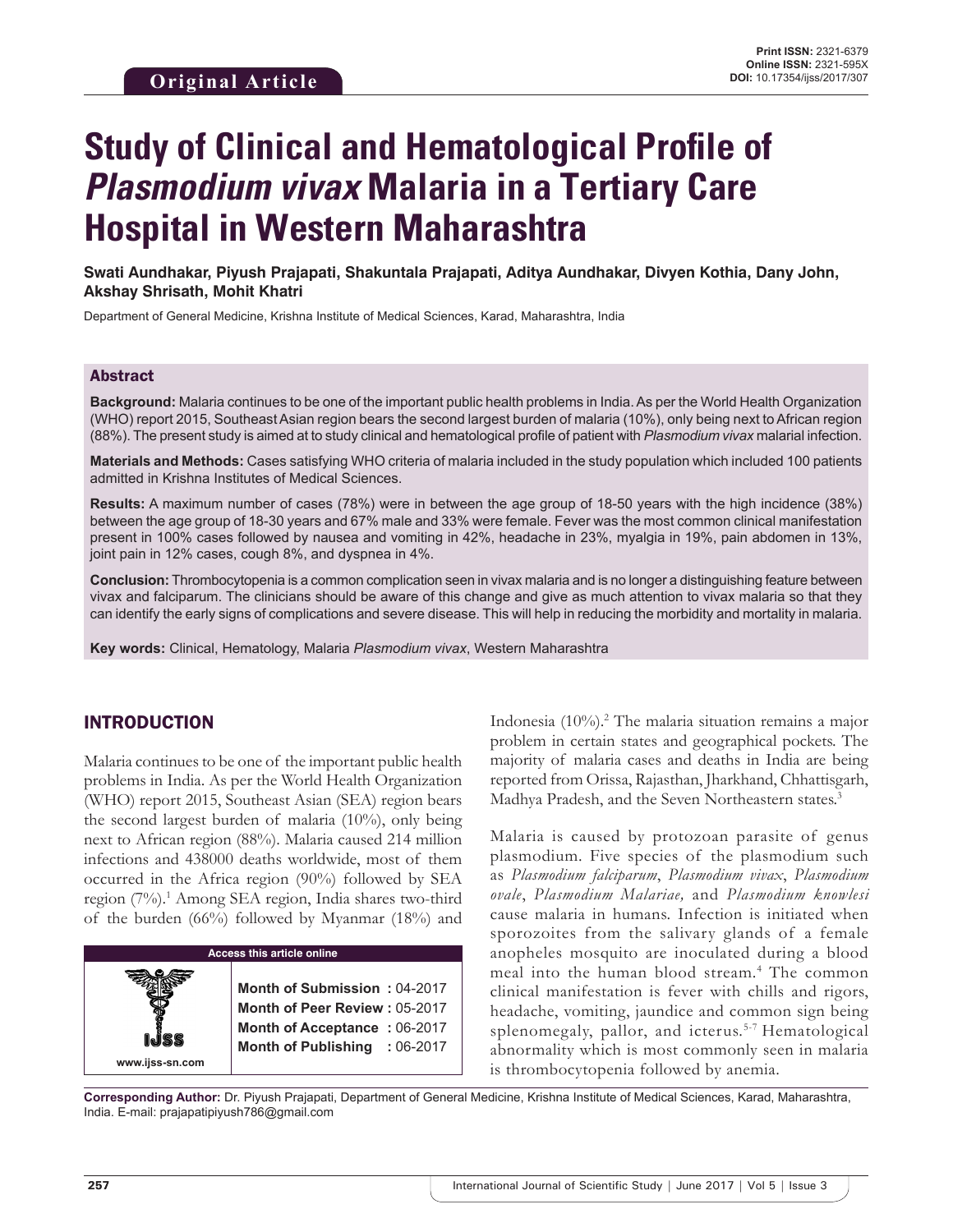# MATERIALS AND METHODS

#### **Source of Data**

A detailed history and physical examination details were collected from patient records in the hospital medical record department. Laboratory investigations were also obtained from the records.

#### **Method of Collection of Data**

Cases satisfying WHO criteria of malaria included in the study population which included 100 patients admitted in Krishna Institutes of Medical Sciences. The patient record was analyzed, name, age, sex, duration of symptoms, test done for confirmation, forms of malaria, treatment received from outside, presenting complaints, clinical signs, laboratory investigations, comorbid conditions, and treatment given, and outcome of the treatment was recorded. Patients' population included from urban, rural, and peripheral areas.

#### **Design of the Study**

This was a retrospective cross-sectional descriptive study.

#### **Duration of the Study**

The study was carried out on patients presenting with malaria during a 24-month period from January 1, 2015 to December 31, 2016.

#### **Inclusion Criteria**

All the cases were tested positive for malaria parasite and admitted at the medicine ward in the age group of 15 year and above were included in this study.

#### **Exclusion Criteria**

Patients presenting with fever (malaria smear negative) but treated empirically for malaria were excluded from the study, and patients presenting with clinical features mimicking malaria (malaria parasite test negative) as in leptospirosis, dengue fever and sepsis had been excluded from the study.

### RESULTS

Figures 1-3 and Tables 1-7.

## **DISCUSSION**

In the present study, a total of 100 malaria cases were studied, a maximum number of cases (78%) were in between the age group of 18-50 years with the high incidence (38%) between the age group of 18-30 years. Similar study was done by Estacio *et al.* who reported that most of their patients (30%) were in between 19 and 35 years of age and Sudhirbabu *et al.* reported that 30% of cases were in the



**Figure 1: Age-wise distribution of the study participants**



**Figure 2: Sex distribution of the study participants**



**Figure 3: Clinical profile of the study participants**

## **Table 1: Age-wise distribution of the study participants**

| Age group | Frequency (%) |
|-----------|---------------|
| 18-30     | 38 (38)       |
| $31 - 40$ | 17(17)        |
| 41-50     | 23(23)        |
| $51 - 60$ | 12(12)        |
| 61-70     | 7(7)          |
| >70       | 3(3)          |

age group of 21-30 years of age, Maddhu *et al.* reported that 70% of cases were in the age group of 21-30 years of age, and Suryawanshi *et al.* also reported that maximum number of cases (64%) were in between the age group of 20-40 years with the high incidence (34.71%) between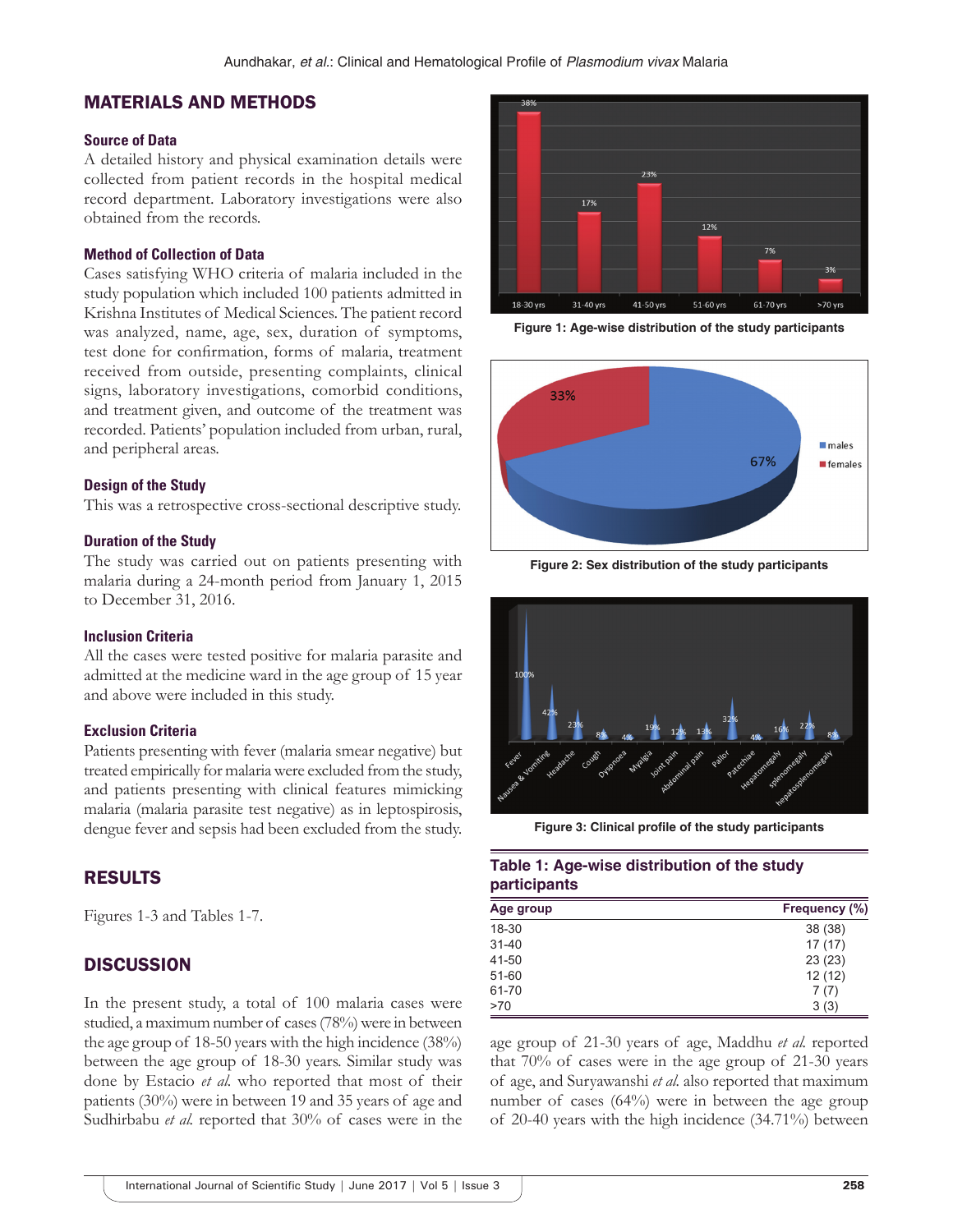## **Table 2: Sex-wise distribution of the study participants**

| <b>Sex</b> | Frequency (%) |
|------------|---------------|
| Male       | 67 (67)       |
| Female     | 33(33)        |
| Total      | 100 (100)     |

#### **Table 3: Clinical profile of the study participants**

| <b>Symptoms and signs</b> | Frequency (%) |
|---------------------------|---------------|
| Fever                     | 100 (100)     |
| Nausea and vomiting       | 42 (42)       |
| Headache                  | 23(23)        |
| Cough                     | 8(8)          |
| Dyspnea                   | 4(4)          |
| Myalgia                   | 19 (19)       |
| Joint pain                | 12 (12)       |
| Abdominal pain            | 13(13)        |
| Pallor                    | 32(32)        |
| Petechiae                 | 4(4)          |
| Hepatomegaly              | 16 (16)       |
| Splenomegaly              | 22 (22)       |
| Hepatosplenomegaly        | 8(8)          |

## **Table 4: Hemoglobin levels among study participants**

| Hemoglobin (g%) | Frequency (%) |  |  |
|-----------------|---------------|--|--|
| $<$ 5           | 7(7)          |  |  |
| $5 - 10$        | 28(28)        |  |  |
| >10             | 65 (65)       |  |  |
| Total           | 100 (100)     |  |  |

## **Table 5: Total leukocyte count among study participants**

| <b>Total leukocyte count</b> | Frequency (%) |
|------------------------------|---------------|
| $<$ 4.000                    | 23(23)        |
| 4,000-11,000                 | 69 (69)       |
| >11.000                      | 8(8)          |
| Total                        | 100 (100)     |

|  |  |  |  |  | Table 6: Platelet count among study participants |
|--|--|--|--|--|--------------------------------------------------|
|--|--|--|--|--|--------------------------------------------------|

| <b>Platelet count</b> | Frequency (%) |
|-----------------------|---------------|
| < 50.000              | 7(7)          |
| 50,000-1,50,000       | 62 (62)       |
| >1,50,000             | 31(31)        |
| Total                 | 100 (100)     |

|  |  |  |  |  | Table 7: Parasitic index among study participants |
|--|--|--|--|--|---------------------------------------------------|
|--|--|--|--|--|---------------------------------------------------|

| Parasitic index (%) | Frequency (%) |  |  |
|---------------------|---------------|--|--|
| $0 - 5$             | 98 (98)       |  |  |
| $6 - 10$            | 2(2)          |  |  |
| >10                 | 00(00)        |  |  |
| Total               | 100 (100)     |  |  |

the age group of 20-30 years in their study. In the present study and other similar study, there were mostly young- and middle-aged group patients who were affected.<sup>6-9</sup> This may be due to young- and middle-aged group which are being more active outdoors from dawn to dusk.

A total of 100 patients were hospitalized, out of which 67% were male and 33% were female. Male-to-female ratio was 2.03:1. Our study shows male preponderance, this is consistent with similar study conducted by Wasnik *et al.*<sup>10</sup> and also finding concordance to study conducted by Deshwal<sup>11</sup> with male preponderance of  $79\%$ , this finding is in consistent to study by Bhakshi<sup>12</sup> where female outnumbered male. This could be because of geographical location and also possibility of incidence of malaria more in men than in women due to working pattern, i.e., man exposed to mosquito's bites outdoor.

In the present study, fever was the most common clinical manifestation which presents in 100% of cases followed by nausea vomiting in 42%, headache in 23%, myalgia in 19%, pain abdomen in 13%, joint pain in 12% of cases, cough 8%, and dyspnea in 4%. The present study's results are nearly similar to study done by Gopinathan *et al.* who reported fever in 97.8%, vomiting in 42.2%, and headache in 69%. Murthy *et al.* who also reported fever with chills and rigor in 98.1%, later Madhu *et al.* noticed that fever was present in all cases (100%), nausea and vomiting in 37.36%, headache in 33.6%, jaundice in 15.78%, and altered level of consciousness in 4.21% cases, and even Devineni *et al.* also noted that fever was the most common symptom (100%) followed by vomiting in 22.22% and headache in 25.56%. $67,13,14$  Hence, according to above-mentioned studies and the present study, the most common symptoms were fever, headache, and vomiting.

In the present study, 7% of the patients had HB levels  $<$  5 g%, 28% had levels between 5 and 10 g%, and 65% had levels  $>10$  g%. Naik conducted a prospective study to look for the incidence of jaundice in *P. vivax* malaria patients in Moodabidriin South India. The mean hemoglobin level was 12.8 g/dl. Nearly 15.8% of the patients were anemic.<sup>15</sup> Ameetkumari *et al.* conducted a cross-sectional study in central hospital laboratory of a tertiary care hospital of Surat, Gujarat. They found that mean hemoglobin level was 10.26 g/dl in *P.vivax* malaria patients.16 Charulata *et al.* conducted a study of complications of vivax malaria in comparison with falciparum malaria in Mumbai. Severe anemia (Hb <5 g/dl) was found 2.96% of the *P. vivax* malaria patients.<sup>17</sup>

In the present study, total leukocyte count in study participants. Nearly, 23% of the patients had total leukocyte count <4000/cmm (leucopenia), 69% had 4000-11000/ cmm, and 8% had counts >11000/cmm (leukocytosis). Myoung *et al.* conducted a study on clinical features of